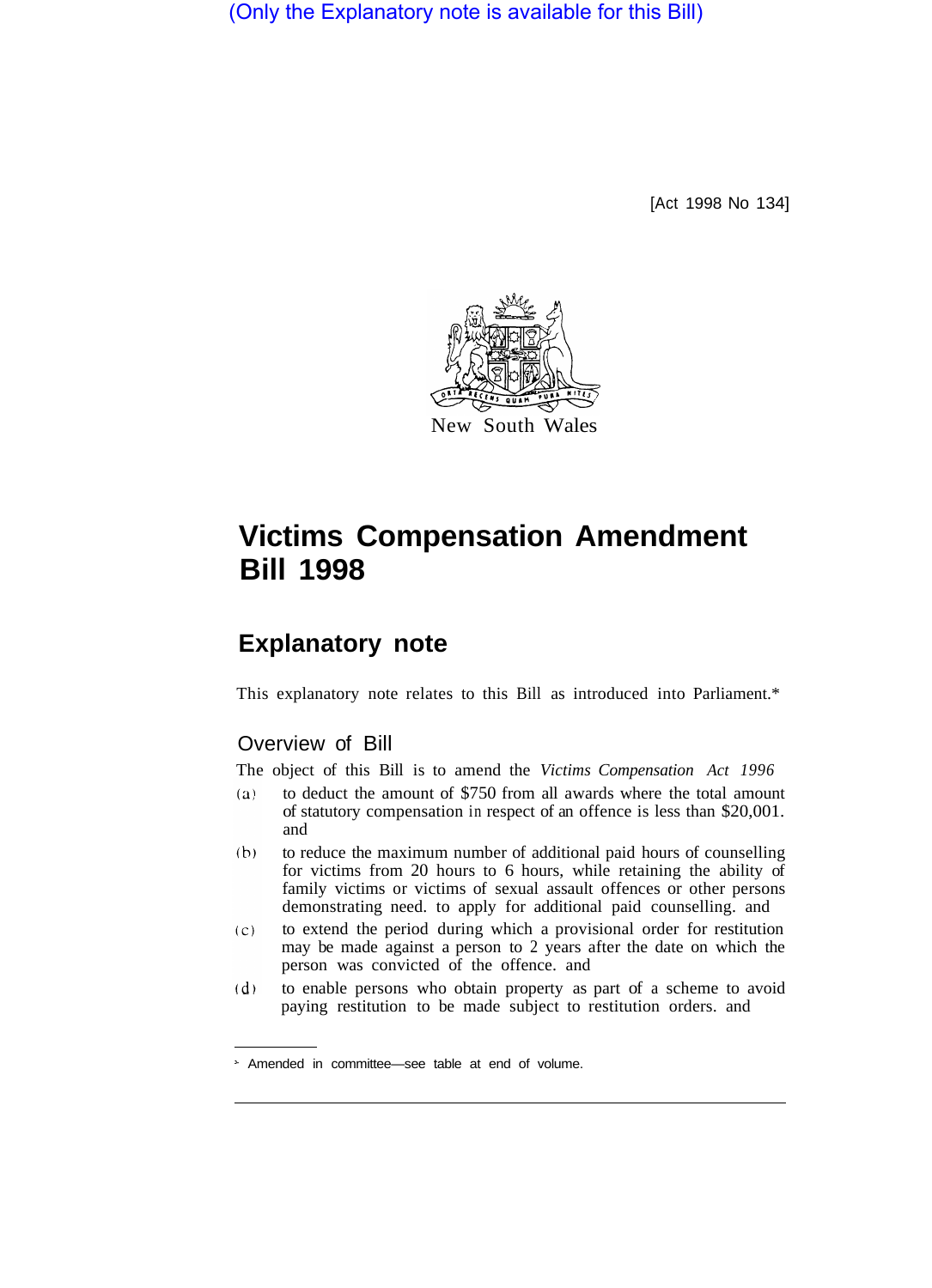Explanatory note

- $(e)$ to enable restitution orders to be registered so as to create charges on property, and
- $(f)$ to enable restraining orders to be obtained to prevent persons who are or may become subject to a restitution order from disposing of property in order to avoid paying restitution and to enable transactions entered into to avoid restitution or restraining orders to be set aside, and
- to establish injuries inflicted in circumstances of domestic violence as  $(g)$ a new category of compensable injury under the statutory compensation scheme, and
- to remove statutory compensation for the compensable injury of shock  $(h)$ and replace it with a new injury category of psychological or psychiatric disorder, and
- to require applications for compensation for psychological or  $(i)$ psychiatric disorder to be accompanied by assessments by approved medical practitioners or psychologists, and
- to make other minor or consequential amendments as well as savings  $(i)$ and transitional provisions as a consequence of the proposed Act.

#### Outline of provisions

**Clause 1** sets out the name (also called the short title) of the proposed Act.

**Clause 2** provides for the commencement of the proposed Act on a day or days to be appointed by proclamation.

**Clause 3** is a formal provision giving effect to the amendments to the *Victims Compensation Act 1996* set out in Schedule 1.

#### **Schedule 1 Amendments**

#### **Deduction from compensation**

**Schedule 1 [2]** provides for the deduction of the amount of \$750 (or such other amount as may be prescribed by the regulations) from any statutory compensation award that is less than \$20.001 (or such other amount as may be prescribed by the regulations). The deduction will not apply to an award made to a family victim and will not be taken into account for the purpose of determining whether compensation is payable under section 20 (Threshold amount of compensation). The deduction will not apply unless the total amount of compensation awarded to a primary and all secondary victims. at the time an award is made. is less than \$20,001.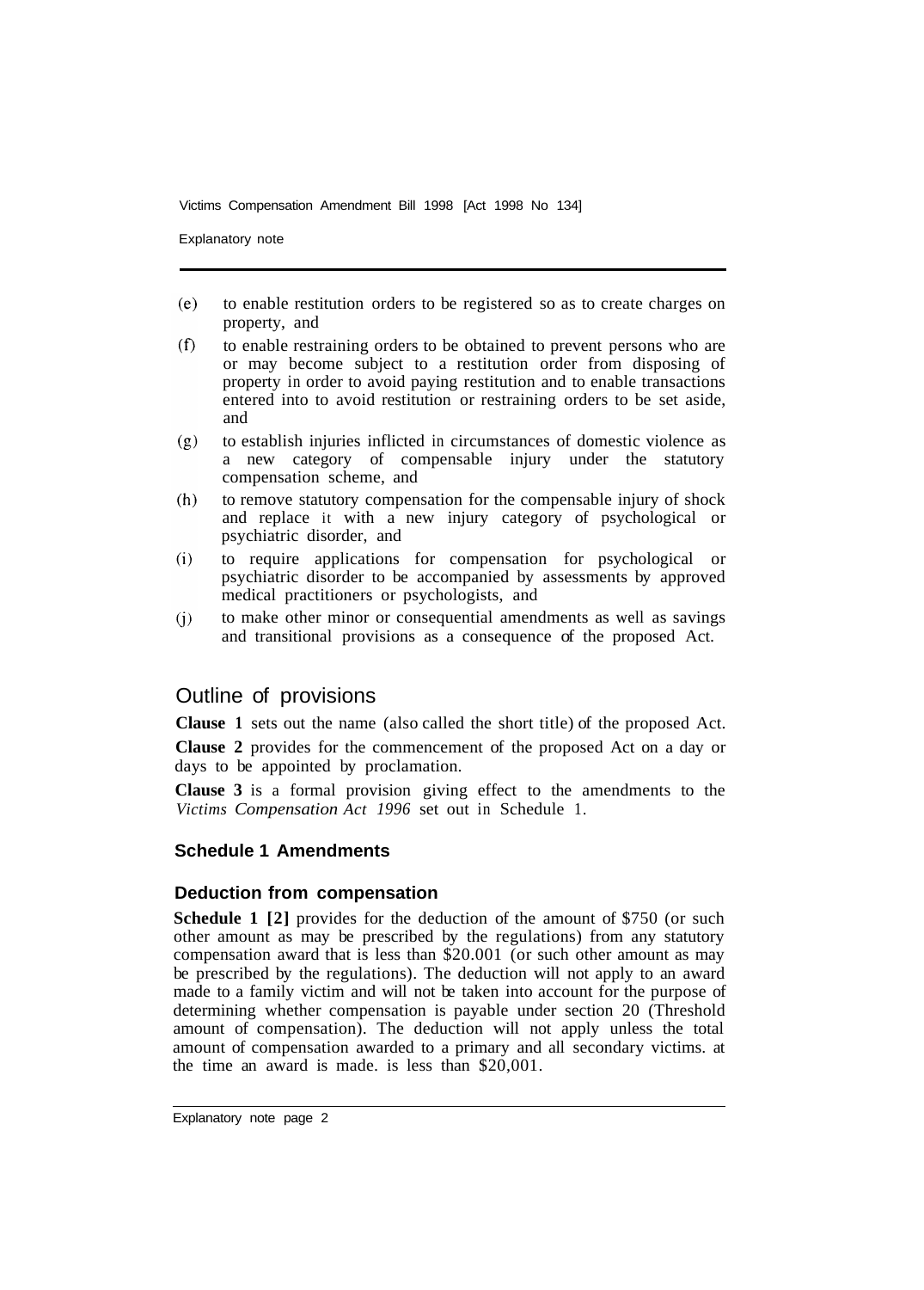Explanatory note

#### **Payments for counselling of victims**

Currently, a victim who is eligible for statutory compensation may apply for payment for approved counselling services for an initial 2 hours. An additional 20 hours may be approved by a compensation assessor and further periods may be approved by the Director of Victims Compensation.

**Schedule 1 [3] and [7] extend the category of persons who may apply for** payment for approved counselling services to any person who has suffered an injury as a consequence of an act of violence, whether or not the person has received acompensable injury. **Schedule 1 [7]** also excludes persons injured in motor accidents, offenders and convicted inmates from applying for payment of approved counselling services.

**Schedule 1 [4]** reduces the maximum amount of paid counselling services after the initial 2 hour period to 6 hours but allows a compensation assessor to approve further periods of counselling for family victims, victims of sexual assaults or other victims who demonstrate a special need for additional counselling. **Schedule 1 [5]** makes a consequential amendment.

**Schedule 1 [6]** enables the review by the Director of a decision by a compensation assessor about additional hours of paid counselling.

**Schedule 1 [8]** inserts proposed section 21A which continues the power of the Director to approve counsellors who may provide approved counselling services and which enables such an approval to be subject to conditions. **Schedule 1 [7]** makes a consequential amendment.

#### **Restitution orders**

**Schedule 1** [11] includes the period of 2 years after a person is convicted of an offence in the periods to be taken into account when considering whether time has run out to obtain a provisional order for restitution.

**Schedule l [12]** inserts proposed section 46A which enables a provisional restitution order to be made by the Director of Victims Compensation against a person (not being an offender) who has obtained property as part of a scheme to avoid liability under the restitution provisions of the Principal Act and who has not paid sufficient consideration for the property.

**Schedule l [14]** empowers the Tribunal to confirm the provisional order for restitution as a restitution order if it is satisfied that the grounds for making the order have been established.

**Schedule 1 [10] [13]** and **[15]** make consequential amendments.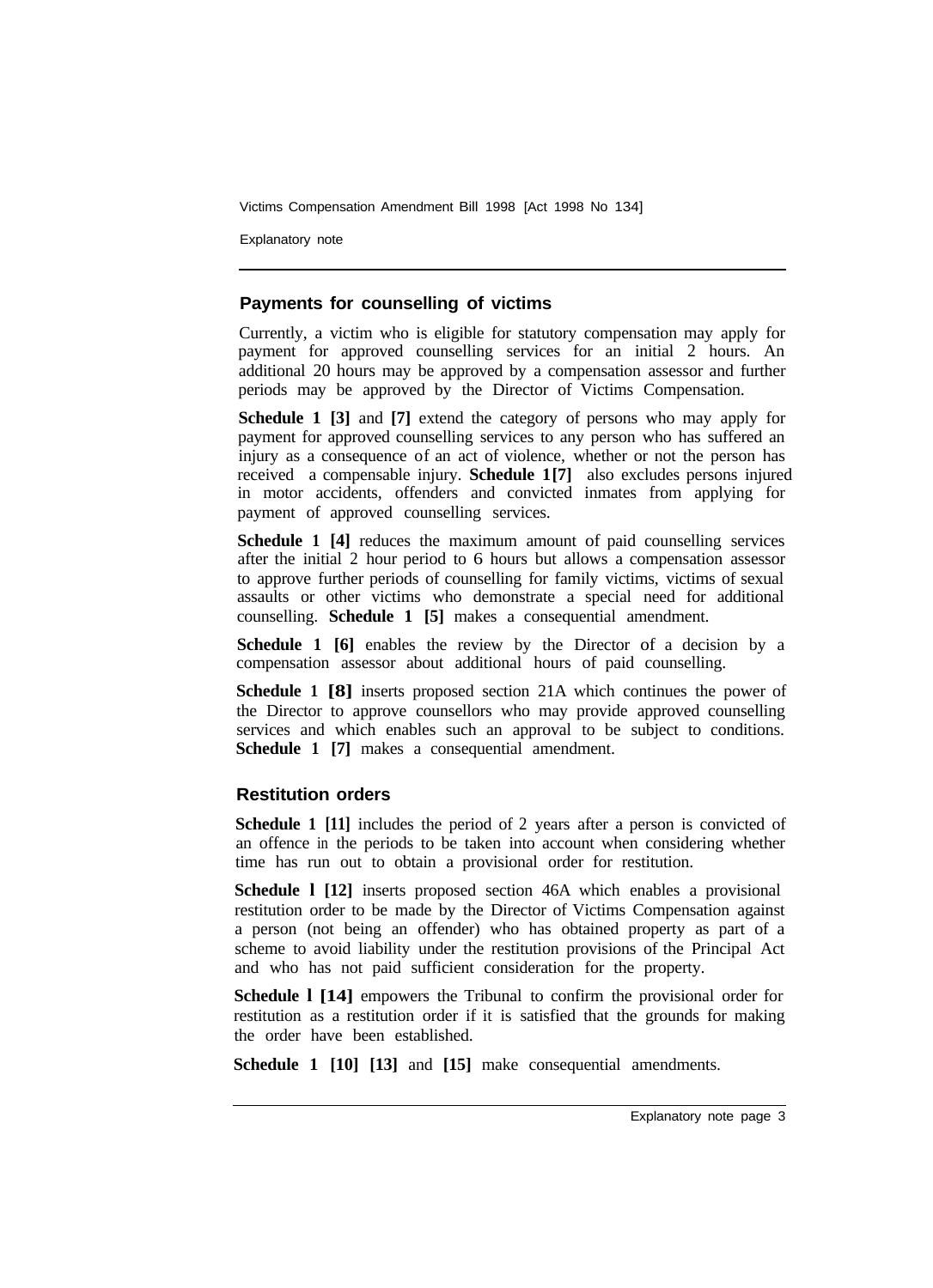Explanatory note

#### **Charges on property**

**Schedule 1 [16]** inserts proposed sections 58A and 58B. Proposed section 58A enables the Director of Victims Compensation to apply to have the Registrar-General register a restitution order in relation to land owned by the person subject to the order. The effect of registration will be to create a charge on the land to secure payment to the Compensation Fund Corporation of the amount payable under the restitution order. Proposed section 58B provides for cancellation of the charge by the Compensation Fund Corporation. **Schedule 1 [9]** makes a consequential amendment.

#### **Restraining orders and other property orders**

**Schedule 1 [17]** inserts proposed Division 9 of Part 2 (proposed sections 58C–58M). The proposed Division contains a scheme that enables restraining orders to be obtained to prevent persons who may be, or who are. subject to restitution orders under the Principal Act from disposing of property so as to avoid paying restitution. The proposed Division also contains provisions enabling orders to be made setting aside certain transactions contravening restraining orders or entered into for the purpose of avoiding payment of restitution.

Proposed section 58C applies the proposed Division to a person charged with an offence in relation to which an act of violence occurred resulting in an injury to a victim for which statutory compensation may be paid, and to a person convicted of an offence in relation to which such an act of violence occurred. The proposed section will also apply to a person who has obtained property as part of a scheme to avoid liability under the restitution provisions of the Principal Act. The proposed section also contains other interpretation proivisions.

Proposed section 58D defines a restraining order as an order directing that property of a defendant is not to be disposed of. or otherwise dealt with, by the defendant or any other person. except in such manner and in such circumstances (if any) as are specified in the order.

Proposed section 58E entitles an appropriate officer (that is, the Director of Victims Compensation, the Director of Public Prosecutions, the Commissioner of Police or any other person prescribed by the regulations) to apply to the Supreme Court for a restraining order. The Court may require notice to be given to persons who have an interest in the property or part of it of the application and such persons may appear and adduce evidence.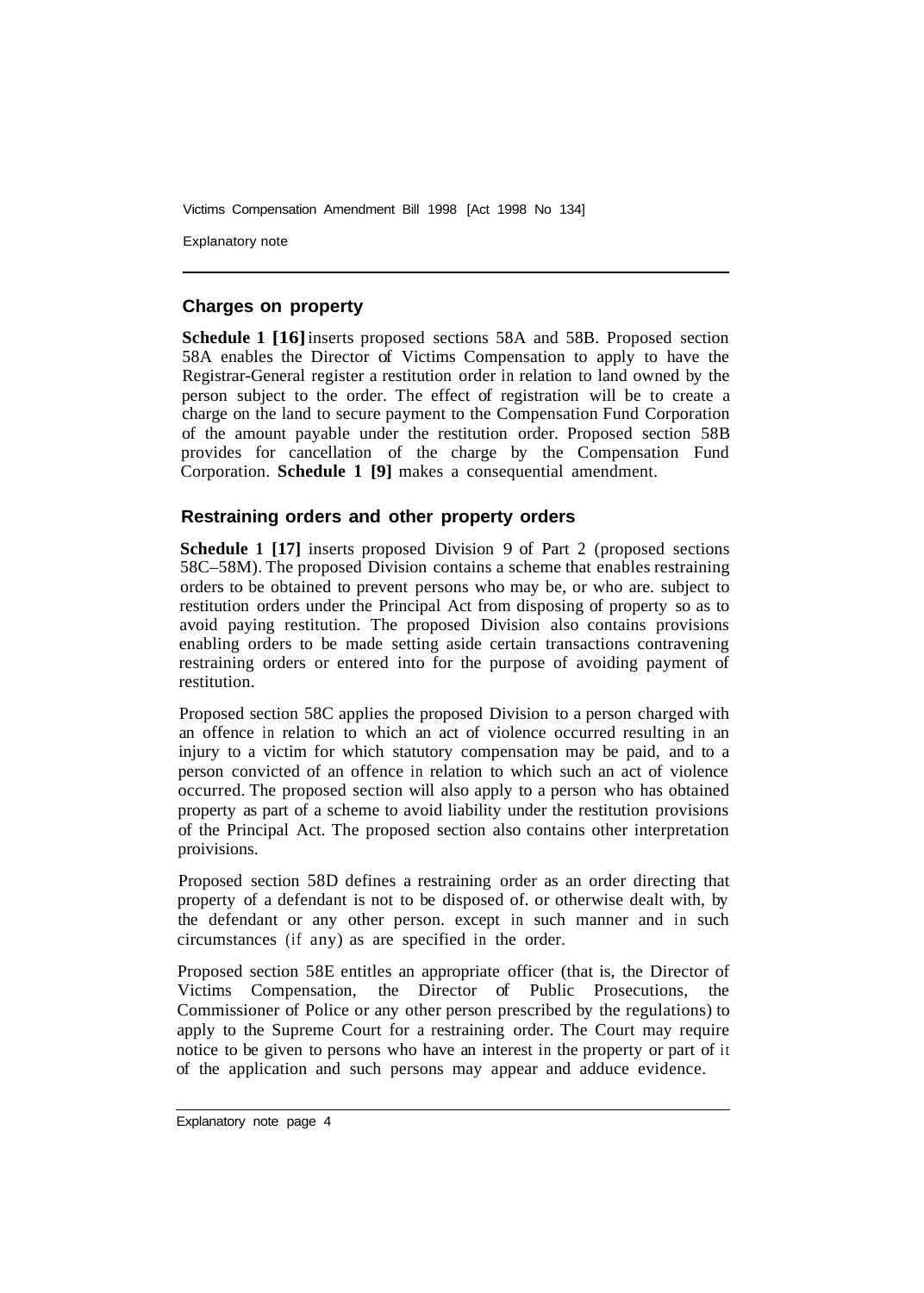Explanatory note

Proposed section 58F enables the Supreme Court to make a restraining order if satisfied that the criteria for the application have been met and that it is appropriate in the circumstances to make the order. The Court is also to consider the defendant's circumstances. A restraining order cannot be made if there is already a restraining order in force under the *Criminal Assets Recovery Act 1990* or the *Confiscation of Proceeds of Crime Act 1989.* 

Proposed section 58G enables the Supreme Court to refuse to make a restraining order if the person applying for the order fails to give undertakings considered appropriate by the Court with respect to the payment of damages or costs.

Proposed section 58H confers power on the Supreme Court to make ancillary orders.

Proposed section 58I requires authorities to register restraining orders when charges over property may be registered and provides for the consequences of registration. The clause also enables the lodging of caveats in respect of the property concerned.

Proposed section 58J gives the Supreme Court power to revoke a restraining order on the application of a person in relation to whose property it was made or on the application of an appropriate officer.

Proposed section 58K sets out when a restraining order ceases to be in force.

Proposed section 58L makes it an offence to knowingly contravene a restraining order and imposes a maximum penalty of the value of the property or 2 years' imprisonment. or both. The proposed section also makes it an offence to knowingly dispose of, or otherwise deal with. property for the purpose of avoiding a liability (whether actual or potential) under the restitution provisions of the Principal Act and imposes a maximum penalty of the value of the property or 2 years' imprisonment. or both. **Schedule l [18]**  requires the penalties to be paid into the Compensation Fund.

Proposed section 58M enables an application to be made to have any disposition of or dealing with property that contravenes a restraining order set aside if the disposition or dealing was not done in good faith or was not for sufficient consideration. The proposed section also enables the Supreme Court to make an order setting aside a disposition of, or dealing with. property if a restraining order may be sought against the property, the disposition or dealing occurred before a restraining order was obtained and the disposition or dealing was not done in good faith or was not for sufficient consideration. The proposed section does not affect the rights of a person who obtained property from a person in good faith and gave consideration that was at least as valuable as the market value of the property at the time of its transfer.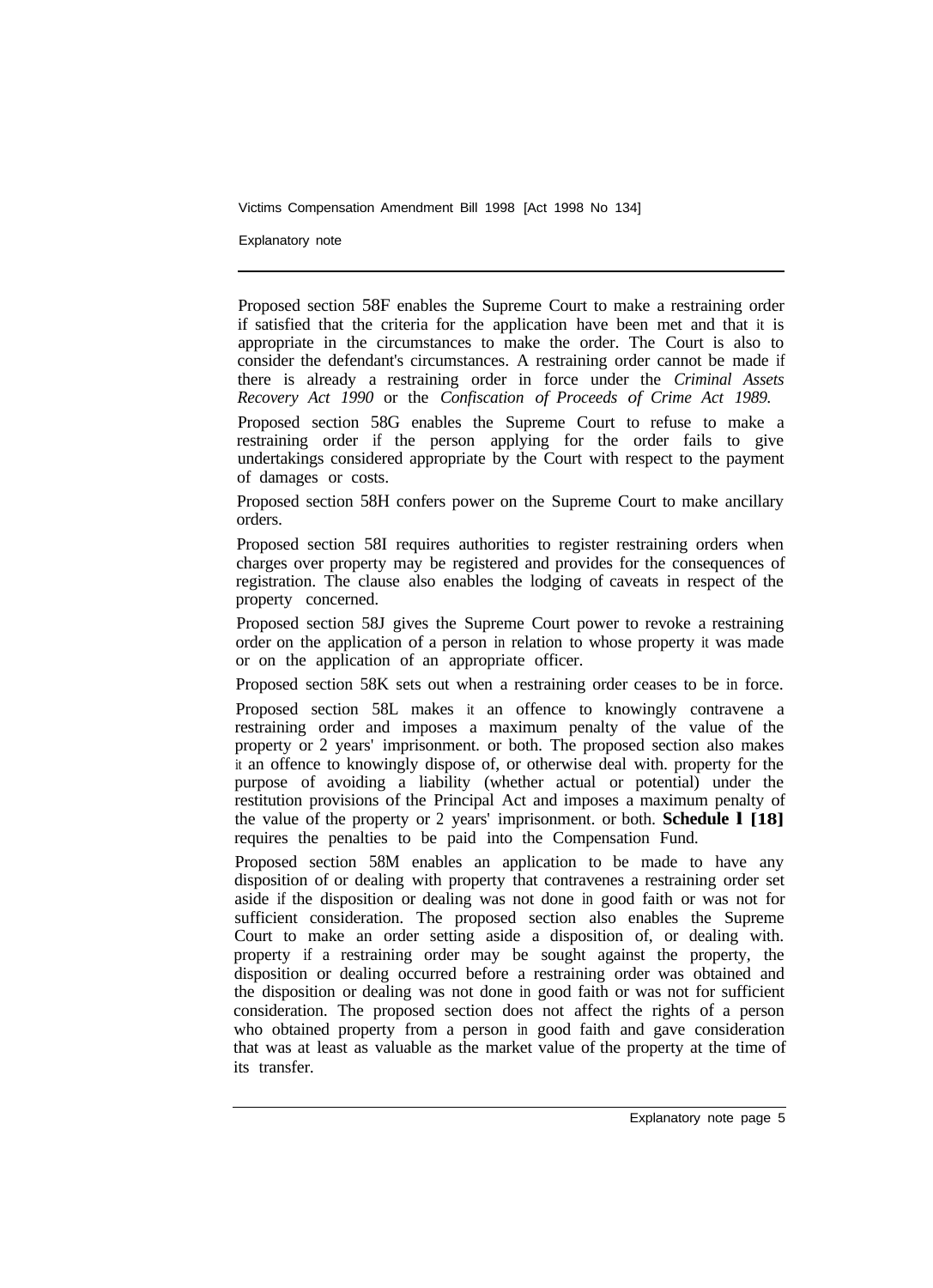Explanatory note

#### **Public trustee fees**

**Schedule 1 [19]** enables fees to which the Public Trustee is entitled under the *Confiscation of Proceeds of Crime Act 1989* to be paid from the Compensation Fund.

#### **New compensable injury of domestic violence**

**Schedule 1 [22]** inserts in the Schedule of compensable injuries the injury of domestic violence, consisting of:

- (a) injury resulting from an act that occurred in the commission of an offence arising, in the opinion of a compensation assessor or other person determining whether statutory compensation is available, in a domestic violence context, or
- (b) injury arising from the intimidation or stalking of a person (within the meaning of section 562A of the *Crimes Act 1900)* in apparent contravention of an apprehended violence order in force under Part 15A of that Act.

Guidelines may be issued by the Tribunal as to the circumstances of paragraph (a). **Schedule 1 [1]**, **[30]** and **[31]** make consequential amendments.

The range of compensation payable for such an injury will be \$2.400–\$10.000 (see **Schedule 1 [23]).** 

#### **Nervous shock and psychological or psychiatric disorders**

Currently. statutory compensation is payable for the injury of shock. This injury category is to be repealed and replaced by a new injury category of psychological or psychiatric disorder. Statutory compensation may still be obtained for injuries of that kind in respect of injuries suffered in. and covered by, the global categories of sexual assault and domestic violence.

**Schedule 1 [21]** requires a person applying for statutory compensation for the compensable injury of psychological or psychiatric disorder to obtain an assessment from a list of qualified persons designated by the Director of Victims Compensation. The item also repeals the separate injury category of shock.

**Schedule 1 [24]** inserts in the Table of compensable injuries the injury of psychological or psychiatric disorder. This covers chronic disorders that are severely disabling (\$30,000–\$50,000 compensation).

**Schedule 1 [20], [25],** and **[29]** make consequential amendments.